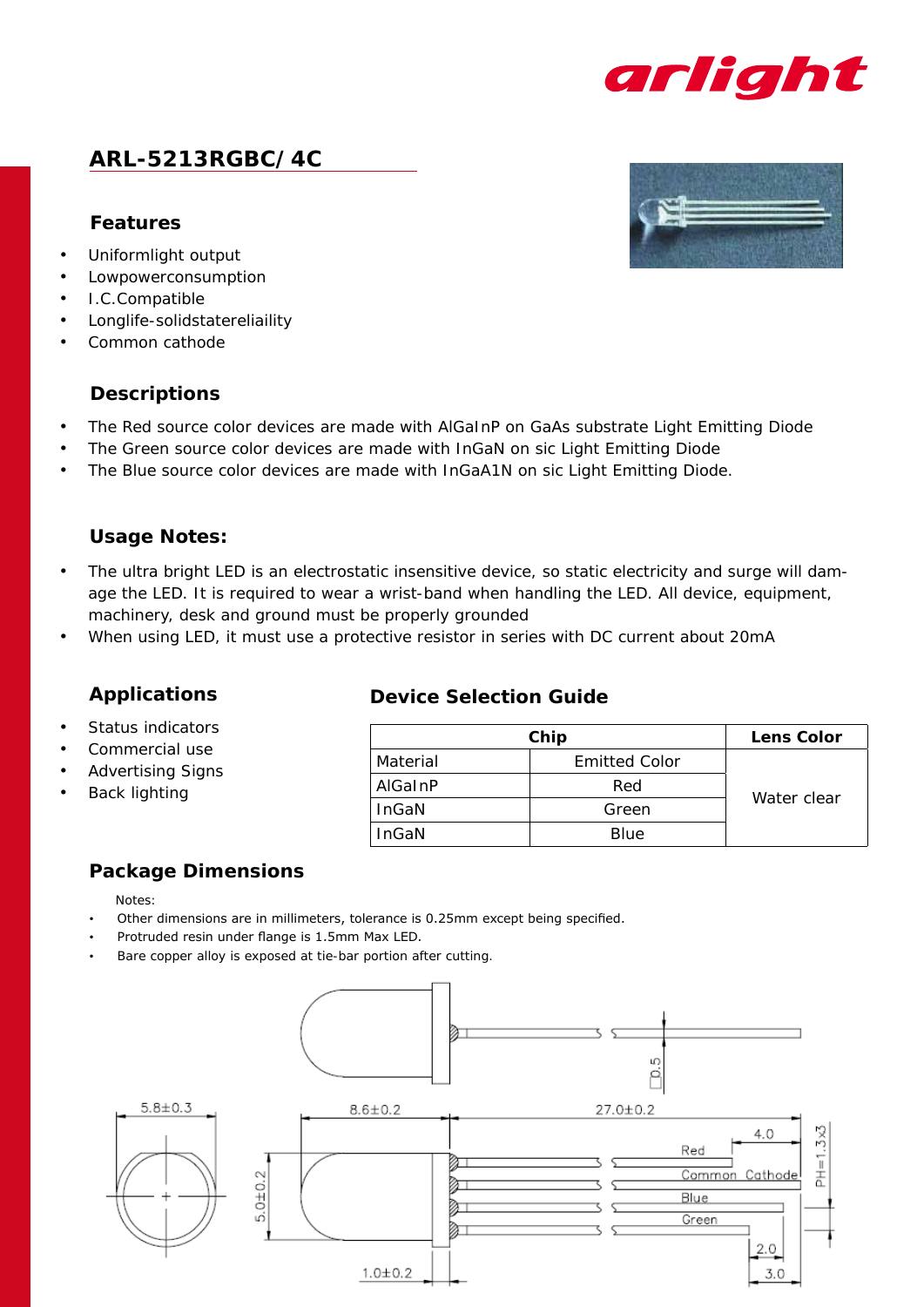### **Absolute Maximum Rating (Ta=25°C)**

| Parameter                    | Symbol      | <b>Absolute Maximum Rating</b>                                            | Unit         |
|------------------------------|-------------|---------------------------------------------------------------------------|--------------|
| <b>Forward Pulse Current</b> | <b>IFPM</b> | R:60 G: 100 B: 100                                                        | mA           |
| <b>Forward Current</b>       | <b>IFM</b>  | 20                                                                        | mA           |
| Reverse Voltage              | VR.         | 5                                                                         |              |
| Power Dissipation            | PD.         | R:60 G: 130 B: 130                                                        | mW           |
| Operating Temperature        | Topr        | $-40 - +80$                                                               | $^{\circ}$ C |
| Storage Temperature          | Tstg        | $-40 - +100$                                                              | $^{\circ}$ C |
| Soldering Temperature        | Tsol        | Reflow Soldering: 260 °C for 10 sec. Hand<br>Soldering: 350 °C for 3 sec. | $^{\circ}$ C |

## **Electric-optical characteristics (Ta=25°C)**

| <b>Parameter</b>         | Symbol                 | <b>Device</b>        | Min.                 | Typ.                 | Max.                 | Unit | <b>Test Con-</b><br>dition |
|--------------------------|------------------------|----------------------|----------------------|----------------------|----------------------|------|----------------------------|
| Luminous Intensity       | $\mathsf{I}\mathsf{v}$ | Red<br>Green<br>Blue | 1000<br>1500<br>1000 | 1500<br>2000<br>1200 | 2000<br>2700<br>1500 | mcd  | $IF = 20mA$                |
| Viewing Angle            | $2\theta$ 1/2          | Red<br>Green<br>Blue |                      | 30                   | 40                   | Deg  | (Note 1)                   |
| Peak Emission Wavelength | λp                     | Red<br>Green<br>Blue | 625<br>520<br>460    | 630<br>525<br>465    | 640<br>530<br>470    | nm   | $IF = 20mA$                |
| Spectral Line Half-Width | □λ                     | Red<br>Green<br>Blue | 15<br>15<br>25       | 20<br>20<br>30       | 25<br>25<br>35       | nm   | $IF = 20mA$                |
| Forward Voltage          | VF                     | Red<br>Green<br>Blue | 1.9<br>2.9<br>2.9    |                      | 2.4<br>3.3<br>3.3    | V    | $IF = 20mA$                |
| Reverse Current          | IR                     | Red<br>Green<br>Blue |                      |                      | 10                   | μA   | $VR = 5V$                  |

# **Notes**

1. Above specification may be changed without notice. Company will reserve authority on material change for above specification.

2. When using this product, please observe the absolute maximum ratings and the instructions for using outlined in these specification sheets. Company assumes no responsibility for any damage resulting from use of the product which does not comply with the absolute maximum ratings and the instructions included in these specification sheets.

3. These specification sheets include materials protected under copyright of Company corporation. Please don't reproduce or cause anyone to reproduce them without Company consent.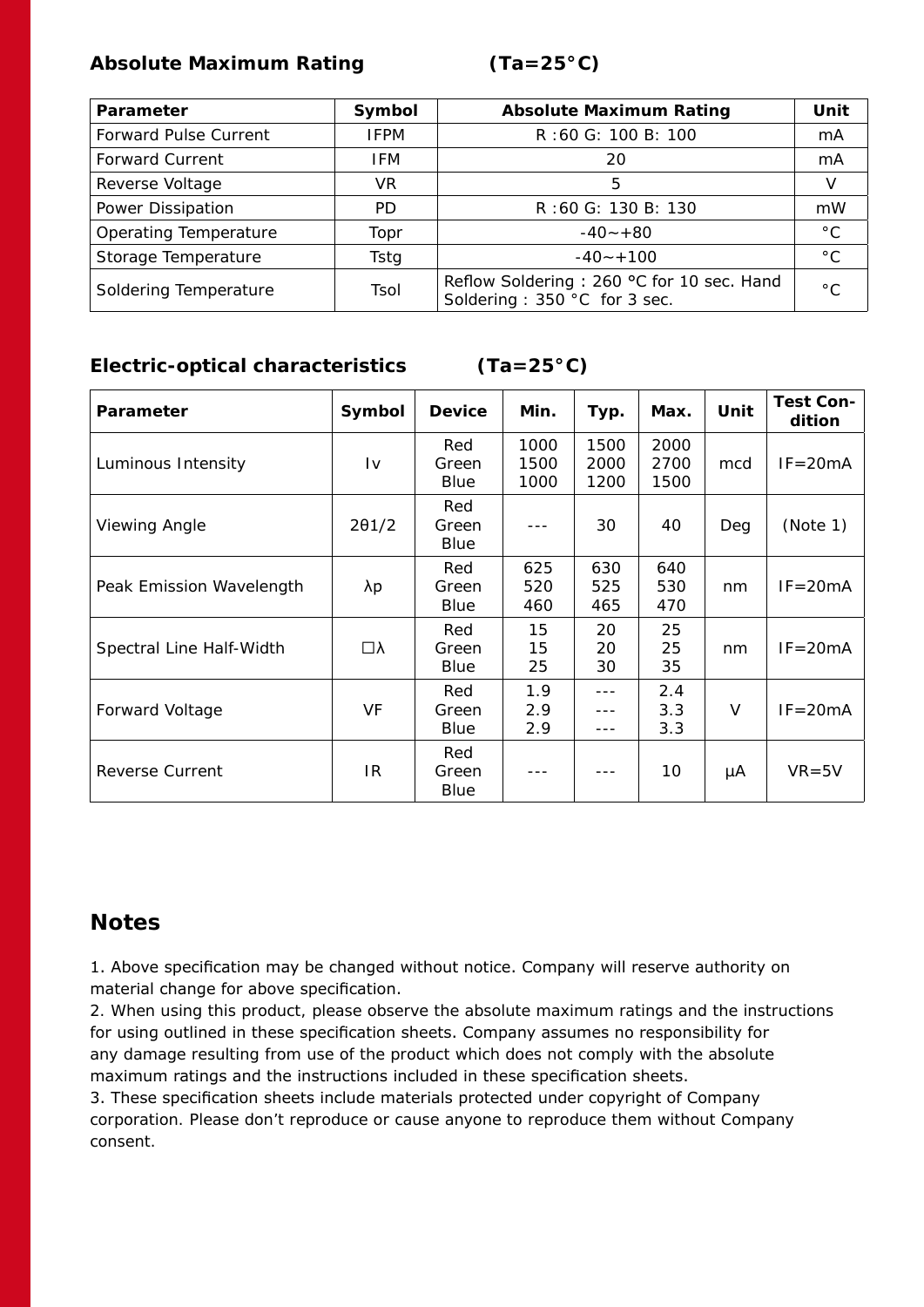

Relative Intensity VS. Ambient Temp



### Forward Current VS.Ambient Temp.





Forward Current VS. Relative Intensity



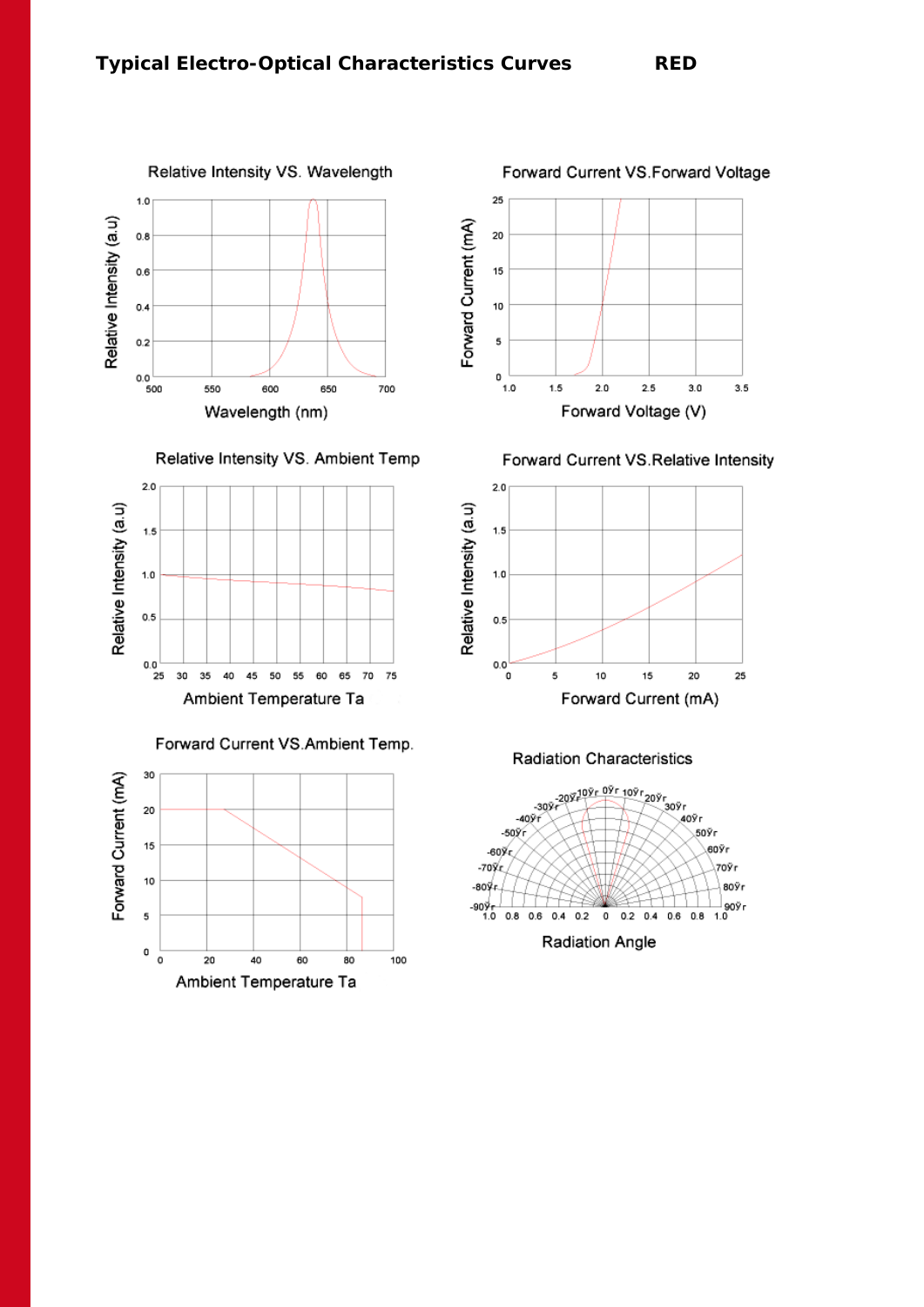





### Forward Current VS.Ambient Temp.





Forward Current VS.Relative Intensity



**Radiation Characteristics**